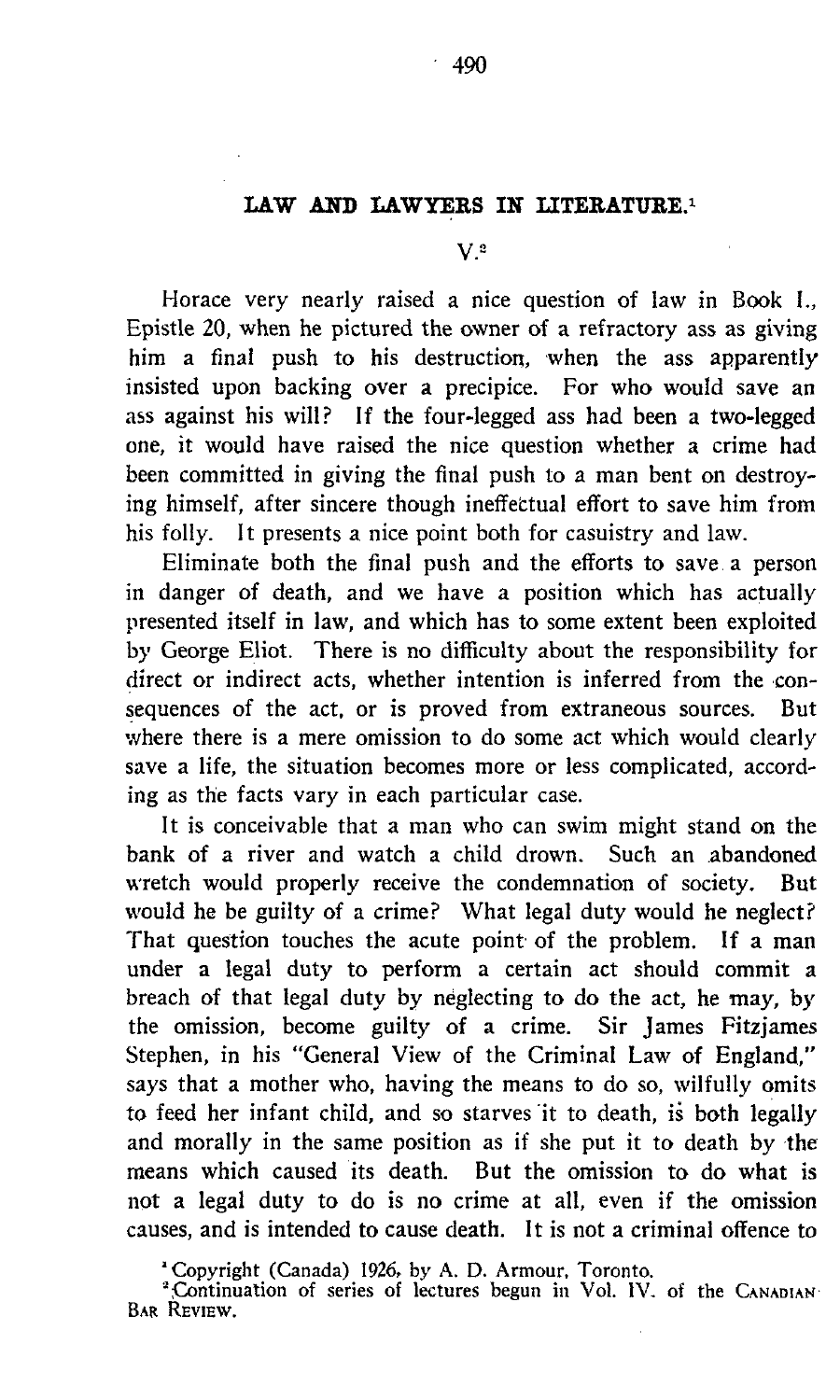refuse to throw a rope to a drowning man, or to allow a man to walk over a cliff or into a quicksand when a word of advice could save him.

George Eliot has presented this state of affairs in two places, viz., in "Middlemarch," and in "Daniel Deronda," though we shall find that the cases as presented are not exactly similar. It is said by Sir James Stephen that Lord Macaulay, had. some curious remarks on this subject in his notes on the Indian Penal Code, and that he (Sir James) lent the book to George Ehot for her novel "Middlemarch," in which the subject is approached, but that a more striking illustration of it is given in "Daniel Deronda."

In "Middlëmarch," Mr. Bulstrode, an outwardly religious banker, was being blackmailed by Raffles, an old acquaintance, an abandoned . man and. <sup>a</sup> drunkard, who knew of something lurid in Mr. Bulstrode's past: Raffles fell into delirium tremens, and was lodged in a house under the care of an elderly woman who acted as nurse. Bulstrode made frequent visits to the house under the guise of charity, and watched the invalid from time to time, secretly, but earnestly, however, desiring his death. On the last night of Raffles life, Dr. Lydgate prescribed for the patient moderate doses of opium in case of sleeplesness continuing for several hours, and gave minute instructions as . to when the opium doses should cease, insisting on the risk of not ceasing and repeated his previous order that no alcohol should be given his patient. Bulstrode left the patient's room during the night, but did not communicate the doctor's last instructions to the woman who then took charge. During the night the nurse went to Bulstrode and told him that Raffles wanted something to drink, and that she could supply him with something if Bulstrode did not give it to her. He thereupon gave her the key of the winecooler and told her that she would find brandy there; and she accordingly took a bottle to 'the patient's room. When Bulstrode went to the room in the morning he saw the bottle with some brandy left in it, the opium phial nearly empty, and the patient asleep. The doctor arrived shortly afterwards, saw the state of affairs and pronounced- his patient as past the hope of recovery. He died that day.

The other case is that of Mrs. Grandcourt. Mr. and Mrs. Grandcourt were an ill-assorted couple-an illustration of the cruel sport of Venus. While- each maintained a polite exterior pose towards the other, his very presence was irritating to Mrs. Grandcourt almost beyond her powers of endurance; and he intensified her torture by insisting upon being in constant attendance on her.

)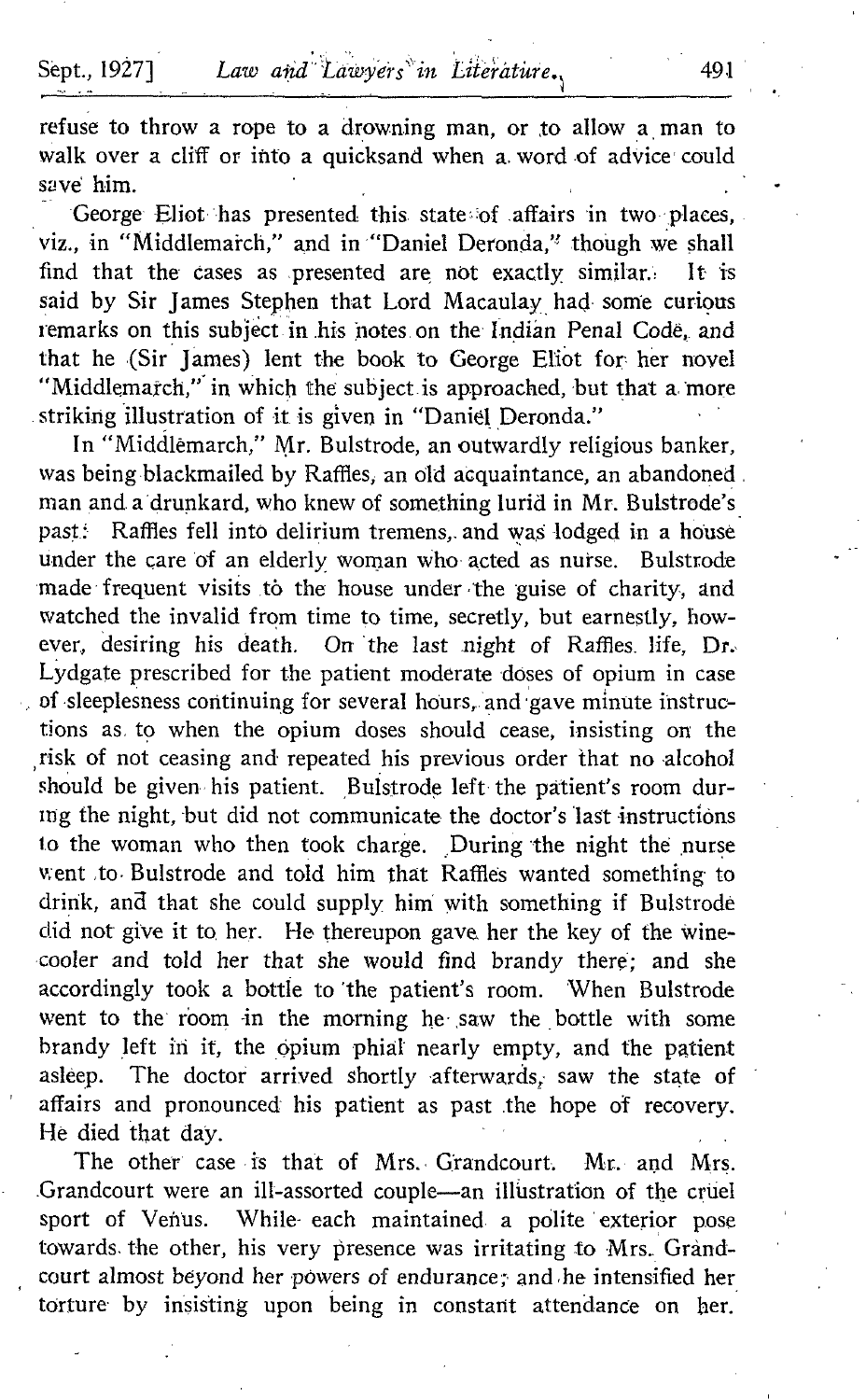When in Naples on a yachting cruise, the yacht being laid up for repairs, Mr. Grandcourt hired <sup>a</sup> small boat, and they both, went for a sail . A squall struck the boat, and the boom carried Mr. Grandcourt overboard, where he was in peril of drowning, as he could not swim. Mrs. Grandcourt seized a rope, hesitated to throw it as the thought suddenly presented itself to her that release from her misery was at hand, and then repented, and threw herself into the water in a wholly ineffectual attempt to save him. . Grandcourt was drowned, and Mrs. Grandcourt was rescued by some fishermen.

While the two cases appear at first sight to be almost parallel, it will be found on analysis that there is an important difference between theme and while Mrs. Grandcourt's case exactly reproduces Sir James Stephens' proposition, that of Mr. Bulstrode will be found not to be one of mere neglect.

In the first place, neither Mrs. Grandcourt nor Mr. Bulstrode was under any legal obligation, the one to care for the patient, the other to save her husband. A wife is not bound to provide her husband with maintenance, or medical assistance, or even to house<br>him, though she may be in affluent circumstances. It is his duty .him, though she may be in affluent circumstances. to do all these things for her. \_ She may let him starve if she will, while she lives in luxury, and yet not be liable to him or guilty of a crime. Bulstrode was a complete stranger to Raffles, as- far as the law was concerned, and- owed no legal duty to him to nurse him or provide him with necessaries! So far the cases are parallel. But there the analogy ceases and divergence begins.

Bulstrode undertook the burden of watching Raffles; in other ds. he assumed a duty which he was not bound to assume. But words, he assumed a duty which he was not bound to assume. as he assumed it, he was bound to perform it without negligence.<sup>1</sup> Secondly, he might possibly, without blame, have left the patient, and trusted to the woman's giving him too much opium, and to her supplying him with alcohol out of her private store, as she suggested she could do if Bulstrode would , not supply the brandy, - But the next step differentiates the case from that of Mrs. Grandcourt, because Bulstrode supplied the brandy, and thus put into the nurse's hands what, under the circumstances was poison, knowing that it would, and intending that it should be given to the patient; and omitted to tell her not to give .too much opium. Now the act of furnishing the brandy was not necessarily a criminal act, because, as far as the facts stated are concerned, it was not certain that brandy alone would have caused the death of Raffles. That would

<sup>1</sup> Turner v. Merrylees, 8 T.L.R. 695; Costaza v. Dom. Canners Ltd., 21 0.W.N. 78, 51- O.L.R: 166.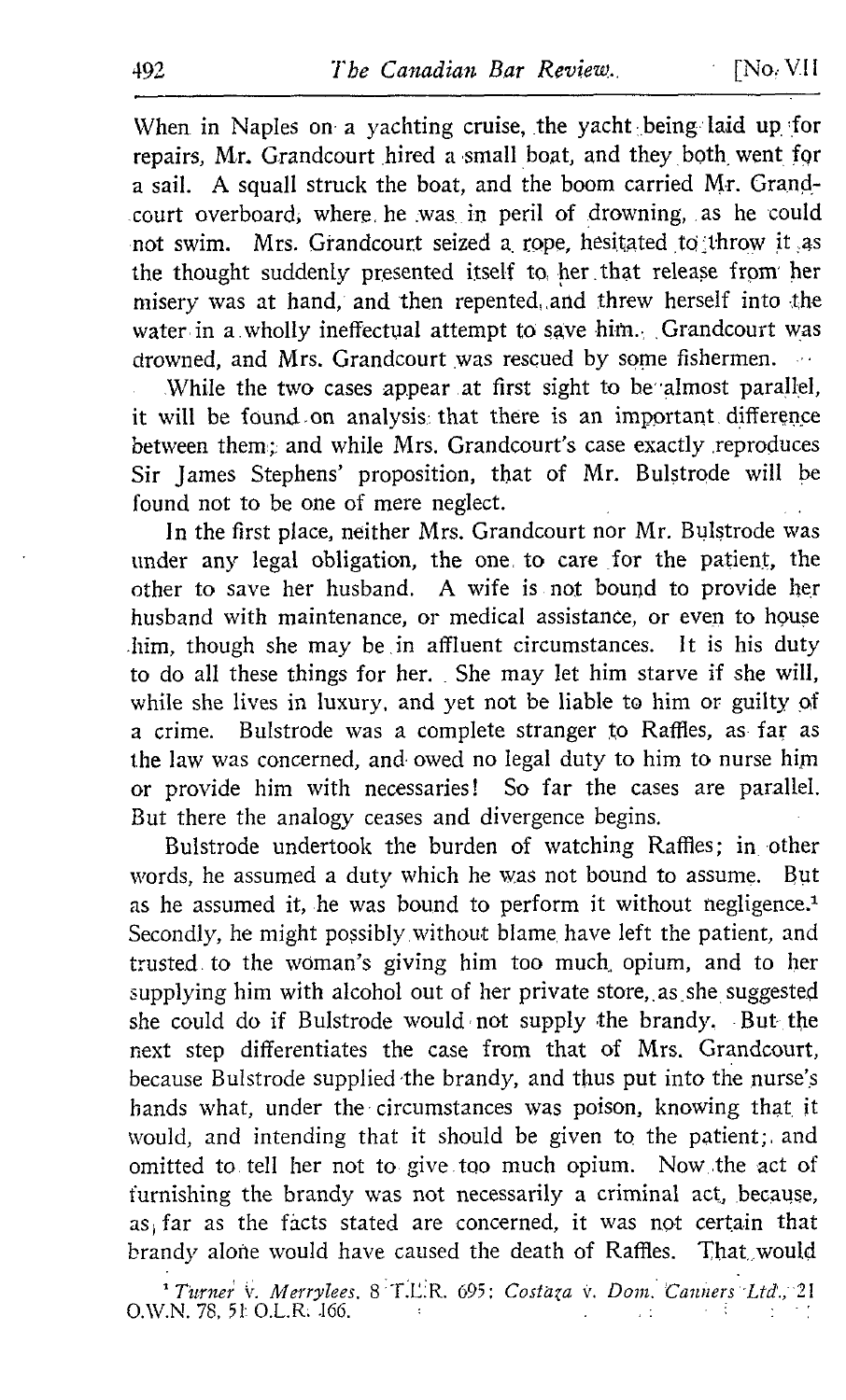have depended upon what the doctor might  $say$ , and his opinion is not disclosed to us in the story. And the omission to warn the nurse as to the opium might have been attributed to forgetfulness. I am treating the matter as it stands if only the patent facts were presented to a jury, and not with the inside knowledge, incapable of actual proof, which the novelist imparts to the reader.

On the other hand, there would have been evidence to go to a jury, that Bulstrode must have intended to commit a crime, because, first, he was being blackmailed by Raffles, and would have been glad to get rid of him. This might have been difficult to prove, but it could easily have been shewn that Raffles was molesting Bulstrode and occassioning him some inconvenience; and the resolution of Bulstrode to watch and nurse Raffles would be inexplicable unless there was some unseen bond between them. The former's known position was such that he could not have been on friendly terms with a man of Raffle's character. But, secondly, it could have been proved that Bulstrode undertook to watch Raffles, that the doctor gave minute instructions to Bulstrode as to the treatment, and that Bulstrode deliberately disobeyed the instructions as to withholding alcohol, and actively furnished what was poison to the patient; and it would have been easy to infer from his omission to instruct the nurse as to the opium that it was part of a design to ensure the death of the patient.  $\cdot$ 

It is much to be regretted, from the lawyer's point of view, that the author did not think fit to bring Bulstrode to trial, as there was abundant material for a thrilling scene, and a wide field for the display of much logic and forensic skill both for and against the prosecution. Instead of this, we have to be contented with the tame little trial of Felix Holt for manslaughter . . . . . : . - . . :

The situation described by Sir James Stephen has actually arisen in Canada in two cases. 'In one case, a father who was a Christian Scientist performed the appropriate rites over his son, who nevertheless died for want of medical attendance, and he was convicted of manslaughter, because he was legally bound to supply his son with necessities, which included- medical care and nursing. In the other case,'a Christian Science healer took charge of a boy suffering from typhoid fever, and prayed for his recovery until he died. He was acquitted becàuse,;being a°stranger to the boy, he was under no legal obligation to provide medical treatment.  $\mathcal{L}_{\mathbf{r}}$ 

The following further examples of cases where no legal duty existed to save .life may: be .Df interest . . , . , . .,

 $\ddot{\mathbb{Z}}$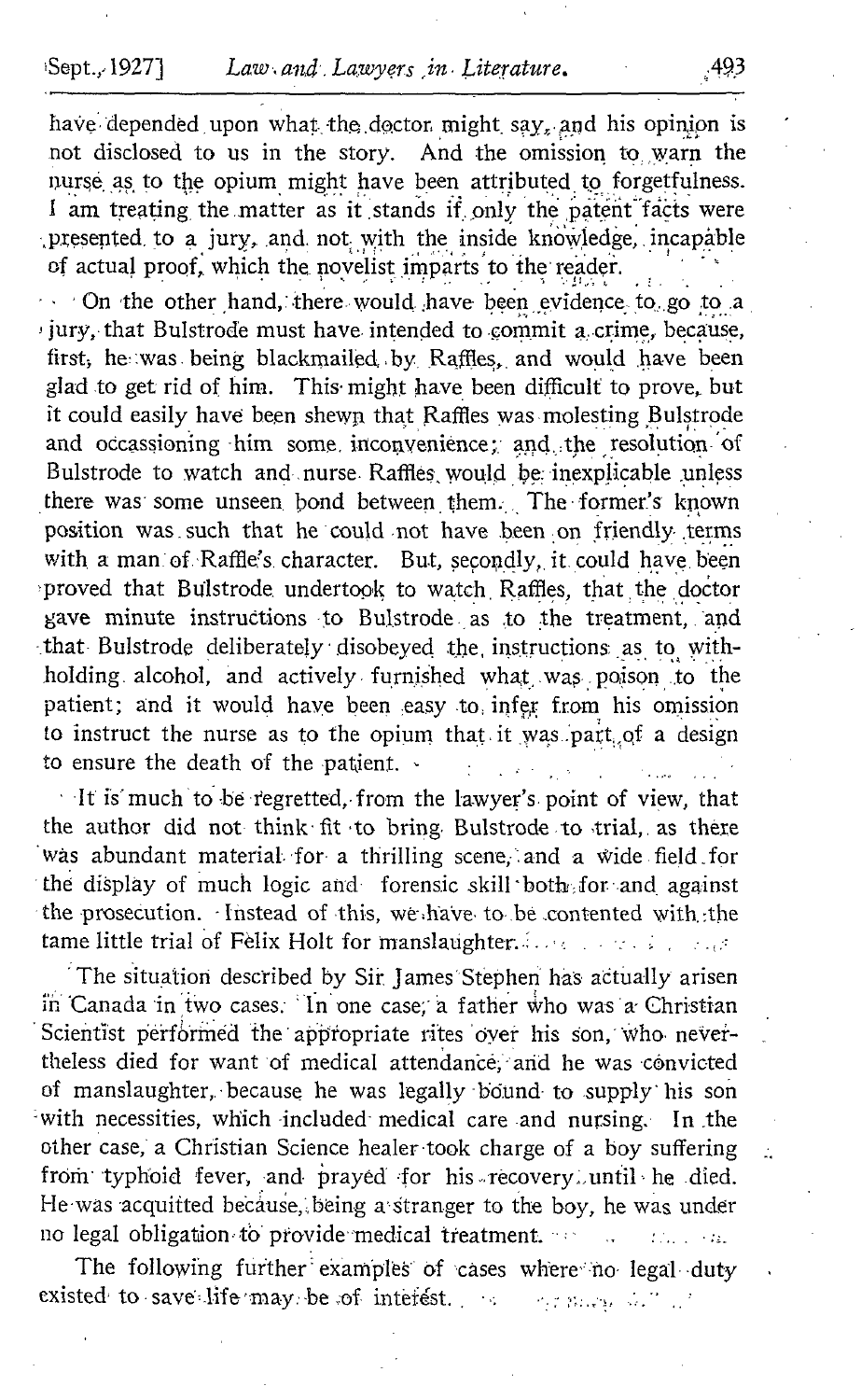In "The Tragedy of Two Ambitions," Thomas Hardy exploits this situation .

Joshua and Cornelius Halborough were the sons of a millwright. They were ambitious of rising in the world. Their father had dissipated £900 which their mother had left for the purpose of their<br>education. Notwithstanding this loss they pursued their studies. Notwithstanding this loss they pursued their studies, and Joshua choosing Holy Orders as the best sphere in which to attain his ambition, was finally ordained. Cornelius became a school-master. Joshua, at his own expense, educated his sister. Their father, being <sup>a</sup> dissipated man and fond of obtruding himself upon his sons. who did not appreciate his attentions, was sent by them to Canada to be kept out of the way. The sister then returned to England from Brussels, where she was being educated, and came to reside with Joshua. While there she received the attentions of a wealthy landowner in the parish, and her marriage was confidently expected by Joshua. At this juncture the father returned to England, and his first adventures landed him in gaol. On being discharged lie set out on foot to visit Joshua and to call on the landowner who he heard was about to marry his daughter; and sent word to his two sons to meet him at a neighbouring tavern. How to stop him was the problem that presented itself to his sons. They set out to meet him, but he passed them in the darkness; and turning back after failing to find him at the tavern, they over-took him. He was very disreputable in appearance, having tramped a long distance, and was under the influence of gin . He insisted upon going to call on his future son-in-law, while his sons held back and contemplated the blow that was about to fall. They heard him stumbling forward and suddenly as he missed his way, they heard him fall into a stream. Cornelius was for rushing forward to save him, but Joshua, the parson, held him back. Too late they went forward and found their father had disappeared, his body having floated into a culvert, where the remains were found some months later, but were unidentified.

In "The Right of Way," chapter 49, Sir Gilbert Parker describes Mrs. Steele as walking in her sleep towards a precipice over which she is sure to fall if she is allowed to proceed. Her husband sees the danger and is at first prompted to let her go on to her destruction, as he is in love with another young lady, but the nobility of his nature asserts itself, and he rushes forward and shuts and locks a gate towards which she is walking and so saves her.

In "Redgauntlet," at p. 233, Lady Greenmantle says to Daisie